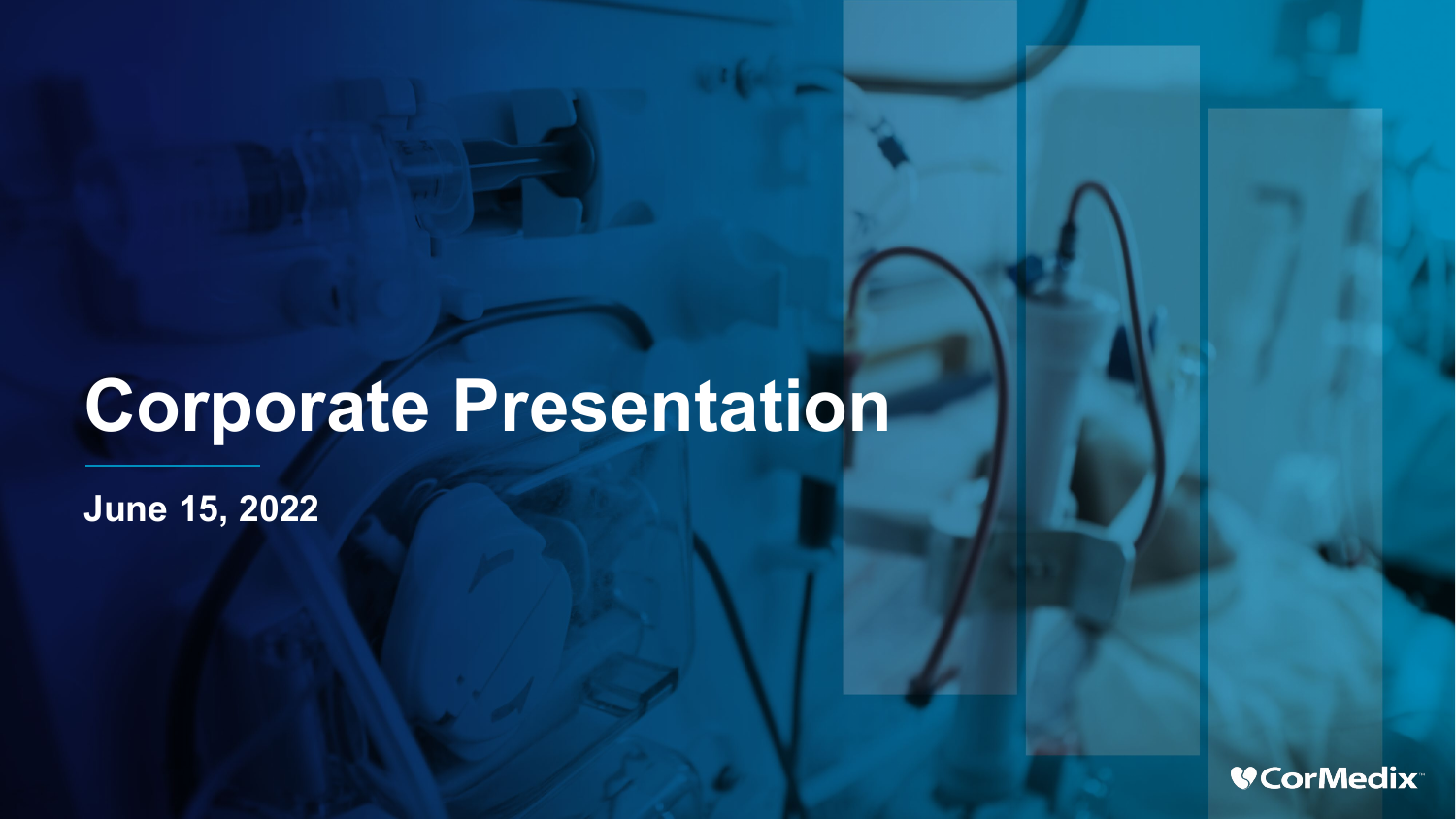## **Forward-Looking Statements**

This presentation contains certain statements that constitute forward-looking statements within the meaning of the federal securities laws. Statements that are not historical facts, including statements about our beliefs and expectations, are forward-looking statements. These statements are not guarantees of future performance and involve risks, uncertainties and assumptions that are difficult to predict. The forward-looking statements in this presentation include statements about our business, including commercialization plans and potential markets for our products and product candidates, clinical trials, potential indications for our product candidates, the size of the market opportunity for DefenCath™, development timelines, regulatory timelines and future events that have not yet occurred. Pharmaceutical and medical device development inherently involves significant risks and uncertainties, including the risks outlined in "Risk Factors" in our Annual Report on Form 10-K filed with the Securities and Exchange Commission and in "Risk Factors" in our Quarterly Reports on Form 10-Q filed with the Securities and Exchange Commission. Our actual results may differ materially from our expectations due to these risks and uncertainties, including, but not limited to, our dependence on the success of our lead product candidate DefenCath™, and factors relating to commercialization and regulatory approval thereof; reliance on third party manufacturing facilities regarding issues relating to regulatory approval and successful commercialization; unpredictability of the size of the markets for, and market acceptance of DefenCath™; the timing for regulatory approval of DefenCath™ in the U.S.; our need for and ability to raise sufficient capital; our ability to identify and enter into strategic transactions; intellectual property protection; retaining our stock's listing on NASDAQ; research and development activities; competition; industry environment, and other matters. Any forward-looking statements included in this presentation are based on information available to us on the date of this presentation. We undertake no obligation to update or revise any forward-looking statement, whether as a result of new information, future events or otherwise.

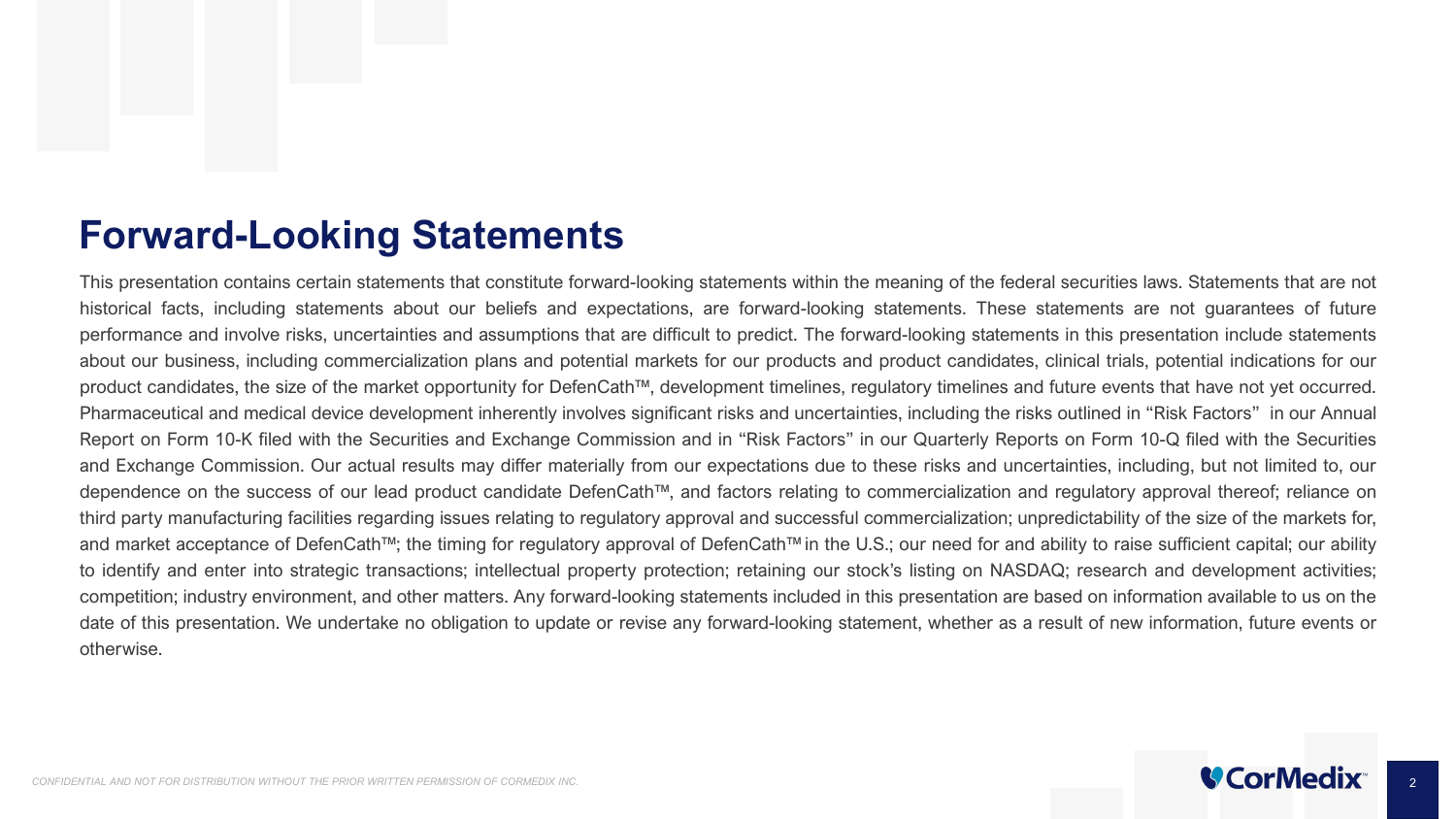## **CorMedix is an Attractive Investment Opportunity, with Our Lead Product DefenCath™ Targeting Substantial Market Opportunities**

**Addressing Unmet Need in Multiple Clinical Indications**

**Substantial Market Opportunities**

**Re-submitted NDA is Accepted for Filing**

**Compelling Safety & Efficacy Profile**

**Compelling HEOR and Health Equity Implications**

DefenCath is intended initially for CVCs used by hemodialysis patients with kidney failure to reduce the risk of catheter related blood stream infections (CRBSI)

Expanded label to be sought for use in other patients with CVCs  $\gg$ 

DefenCath is a novel catheter lock solution with the potential to change the standard of care in several large markets – no current pharmacologic agent approved to prevent or reduce infections associated with central venous catheters (CVCs)

~ 80% of patients starting hemodialysis will have a CVC inserted for vascular access<sup>1</sup>, with an average duration of 220 days<sup>2</sup>, and roughly **25%-33%** will experience a CRBSI 6, with a significantly higher mortality rate compared to non-CRBSI HD patients

Significant market opportunity in both the hospital inpatient and outpatient dialysis clinic settings

CMS has granted favorable review of NTAP application (inpatient reimbursement) and company intends to pursue a dual strategy with CMS for outpatient reimbursement, seeking separate reimbursement under a unique J code simultaneously with our TDAPA application

Granted rolling submission and priority review of original NDA by FDA based in part on LOCK-IT-100 data; CorMedix resubmitted the NDA in February 2022 and it has been accepted as a Class 2 response with a six-month review cycle and a PDUFA Goal Date in Q3 2022

Fast track and QIDP designations granted by FDA; 10.5 years of potential market exclusivity pursuant to New Chemical Entity Exclusivity, QIDP designation and pediatric exclusivity

LOCK-IT-100 trial of DefenCath demonstrated 71% reduction in the risk of occurrence of CRBSI in 795 hemodialysis subjects 3

Safety profile comparable to heparin catheter lock solution, which is the current standard of care designed to prevent clotting, but not infections <sup>3</sup>

HD patients with CRBSIs have 2x more hospitalizations per year, with 4x longer duration of stay 4, and 3x higher fatality rate <sup>2</sup>. HD patients with a CRBSI incur 2x higher per patient hospital cost <sup>5</sup>, with the overall cost for treating all CRBSI episodes and their complications is up to \$2.3B – 250,000 CRBSIs per year in U.S. 6

CONFIDENTIAL AND NOT FOR DISTRIBUTION WITHOUT THE PRIOR WRITTEN PERMISSION OF CORMEDIX INC. African Americans make up 17% of the U.S. population but more than 35% of patients undergoing hemodialysis <sup>7</sup>, disproportionately exposing them to higher risk for CRBSI

 $\gg$ 

 $\mathbf{y}$ 

 $\gg$ 

 $\gg$ 

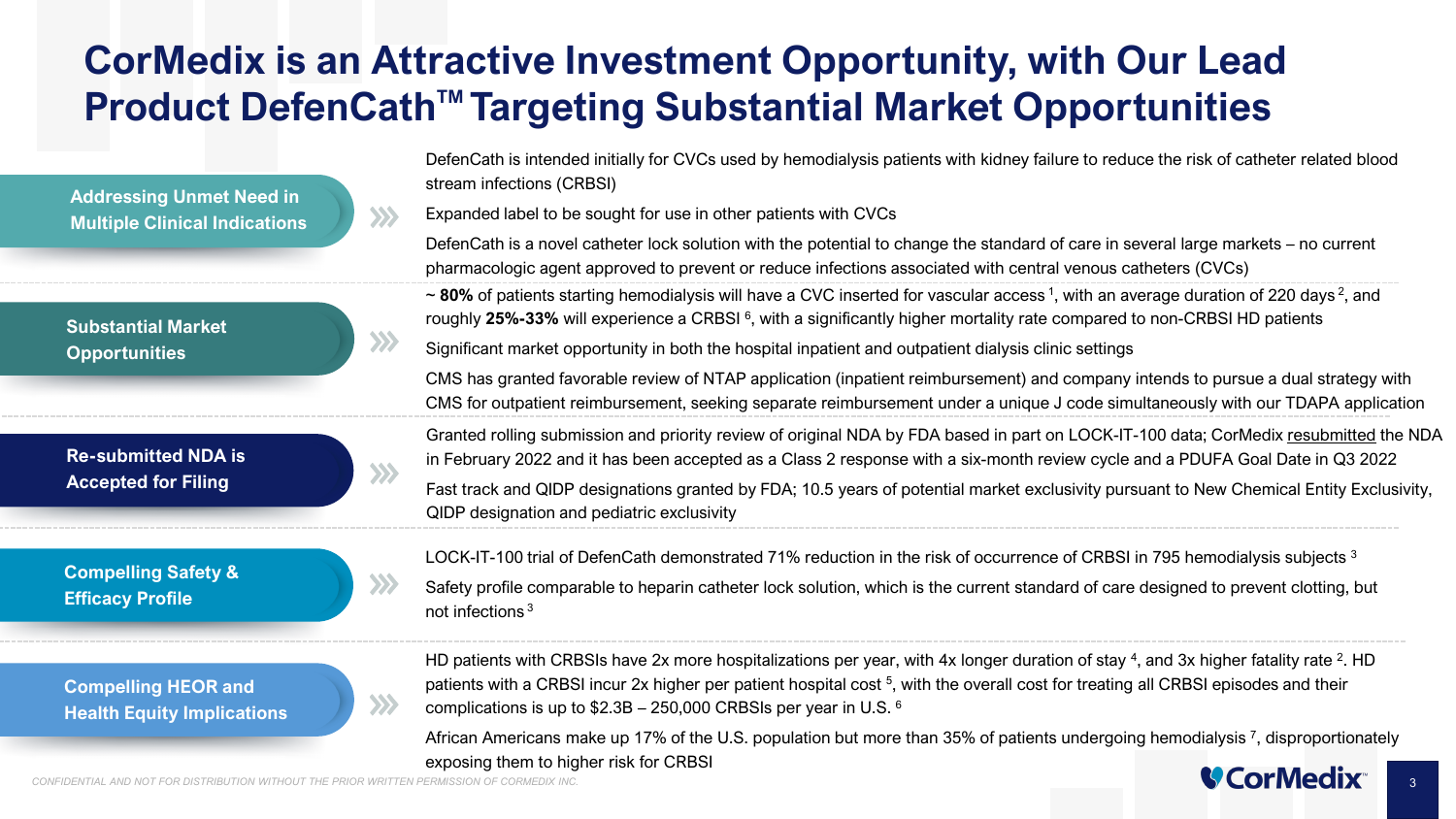## **CorMedix Executive Leadership Team**

**Joe Todisco** Chief Executive Officer

Joined CorMedix in 2022

Previously, Chief Commercial Officer of Amneal Specialty

Co-founder and Chief Executive of Gemini Laboratories

Commercial Strategy and business development at Ranbaxy





#### **Matt David, MD** EVP, Chief Financial Officer

Joined CorMedix in 2020

Previously, Head of Strategy at Ovid Therapeutics

Life science focused investment banker at BofA, Thomas Weisel Partners and Piper Jaffray

Former Pharma research analyst at Lehman Brothers



**LEHMAN BROTHERS** 

**Thomas Weisel Partners** 



Joined CorMedix in 2019

Previously, Partner at Morgan Lewis specializing in regulatory law

Faculty at Johns Hopkins School of Public Health

Ph.D. in molecular biology

Morgan, Lewis

COUNSELORS AT LAW

 $\epsilon$ Bockjus

#### **Liz Masson Hurlburt** EVP, Clinical and Medical Affairs

Joined CorMedix in 2017

Led LOCK-IT-100 clinical study program

Previously, VP of Clinical Operations at Gemphire **Therapeutics** 

Additional renal area experience from Rockwell Medical







THE UNIVERSITY  $of$ EDINBURGH

**GEORGETOWN** 

**LAW** 



**Merrill Lynch**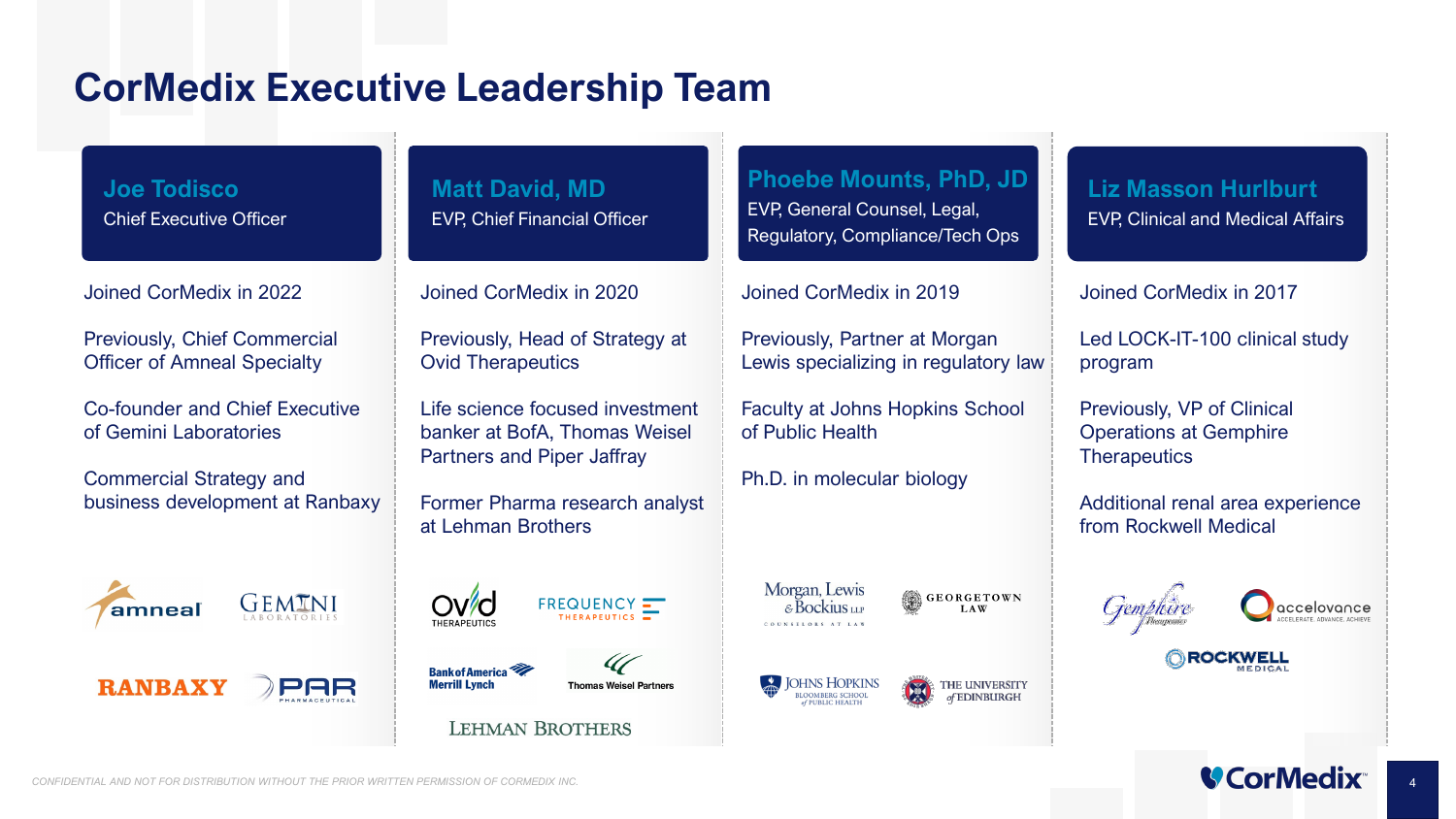## **Developing DefenCath: Multiple Potential Therapeutics Areas**

- No pharmacologic agents approved in the U.S. for the prevention or reduction of CRBSI in central venous catheters
- DefenCath is an antimicrobial catheter lock solution designed to reduce CRBSIs and clotting
- Broad antimicrobial activity, including gram-negative and gram-positive bacteria, multi-drug resistant bacteria, as well as fungi
- Multiple organizations are focused on reducing CRBSIs CDC, NIH, CMS, IDSA, ASCO, ASPEN, among others <sup>8</sup>



~80% of HD patients begin treatment with a CVC inserted for vascular access <sup>1</sup>

Outpatient ESRD patients receive hemodialysis an average of 3x per week

Inpatient market includes hospitalized ESRD patients and potentially some patients new to dialysis due to AKI

CorMedix aims to pursue other potential indications following an initial FDA approval for hemodialysis, including a pediatric study under agreement with FDA

CorMedix aims to announce development plan and timing for follow-on indications by year end 2022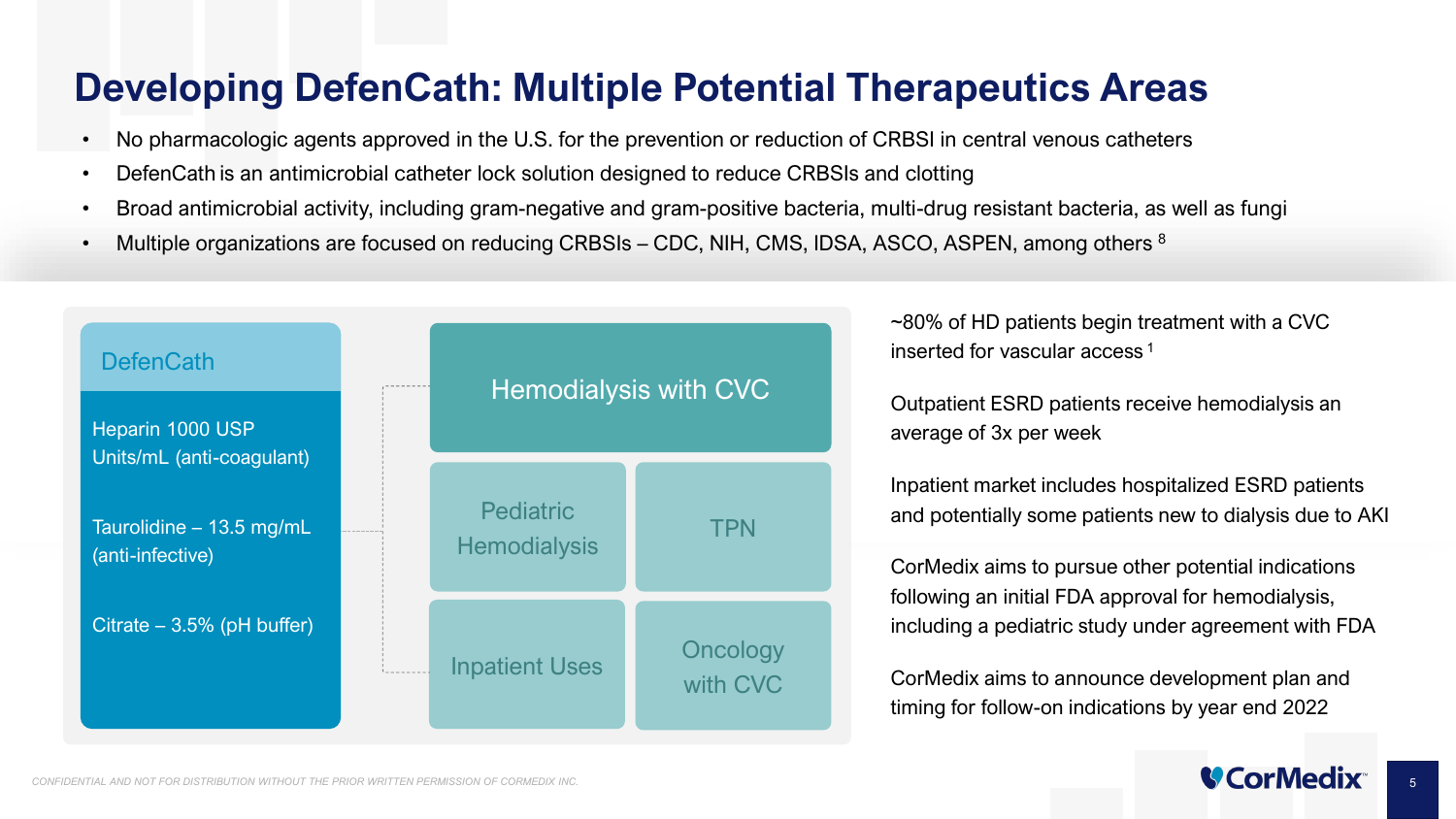## **Catheter Related Bloodstream Infections (CRBSI) are a Common and Life-threatening Complication of CVC use**

~80% of patients starting HD will have a CVC inserted for vascular access 1

CRBSIs can occur in 25%-33% <sup>6</sup> of CVC HD patients, and are caused by a wide range of pathogens-many of which are drug resistant 11

Over 50% of CRBSIs occur within the first 3 months following CVC insertion 12

The average time on a CVC is 220 days <sup>2</sup>

#### **Disease Burden Health Economics**

HD patients with CRBSIs have almost 2x more hospitalizations per year 4

Length of hospital stays for HD CRBSI patients are 4x longer and cost 2x more than non-CRBSI patients 4,5

Patients with CRBSI are 3x more likely to die within 90 days <sup>2</sup>

All-payer annual incremental costs of CRBSI is \$2.3B <sup>6</sup>

**CRBSI and related healthcare costs arise quickly**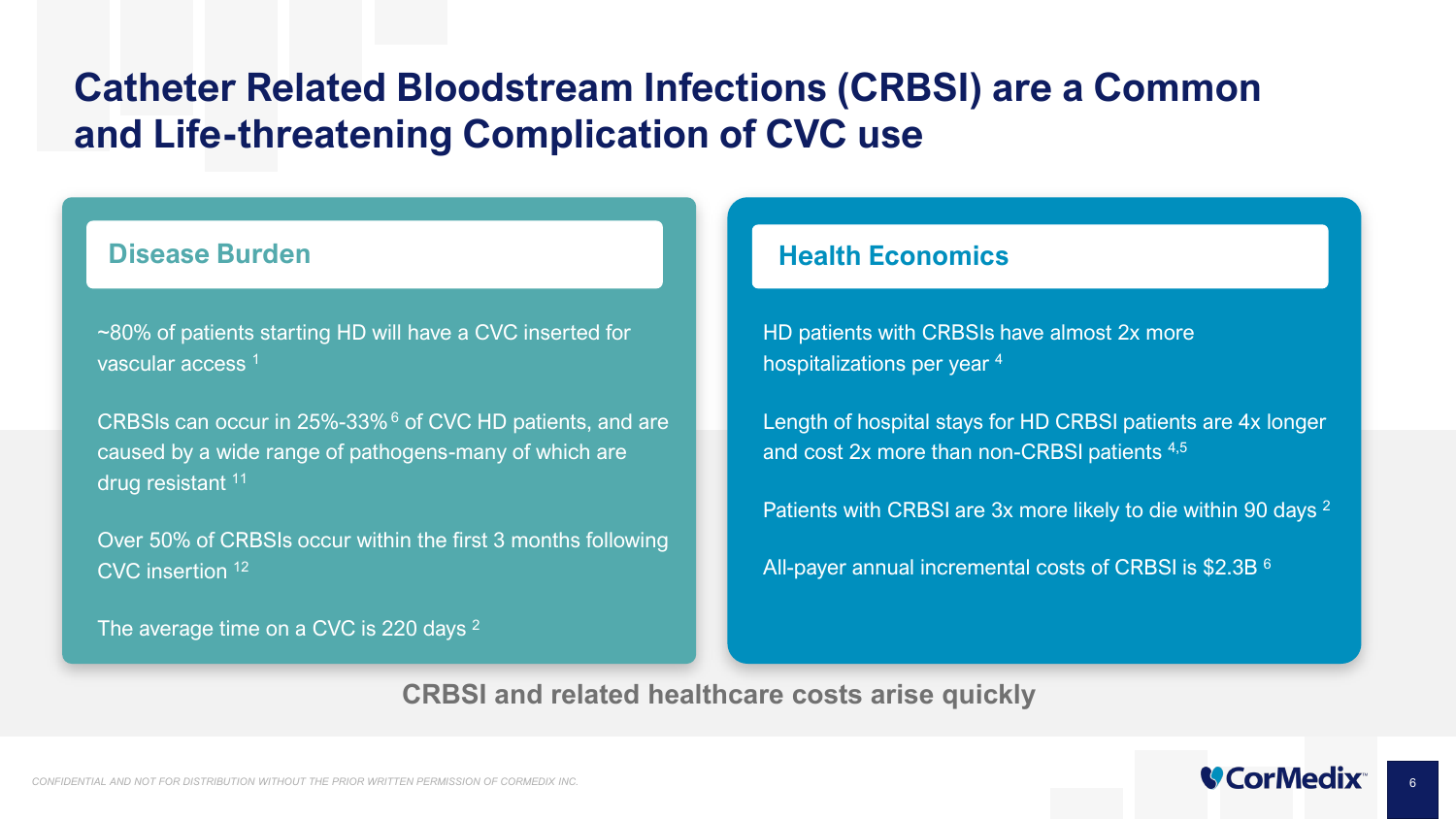## **Safety Net and Certain Racial Groups Have a Higher Rate of CVC use, Resulting in a Disproportionate Healthcare Burden**

## **Healthcare inequities are a primary focus of CMS**



The uninsured have nearly a 4x increase in the odds of having a CVC at dialysis initiation compared to Medicaid patients 13



Limited social and financial resources associated with homelessness and poverty were barriers to care that lead to initiation of dialysis using a CVC 13





African Americans are almost 4x more likely to develop kidney disease 7



African Americans make up more than 35% of dialysis patients, but only 17% of the kidney failure population 7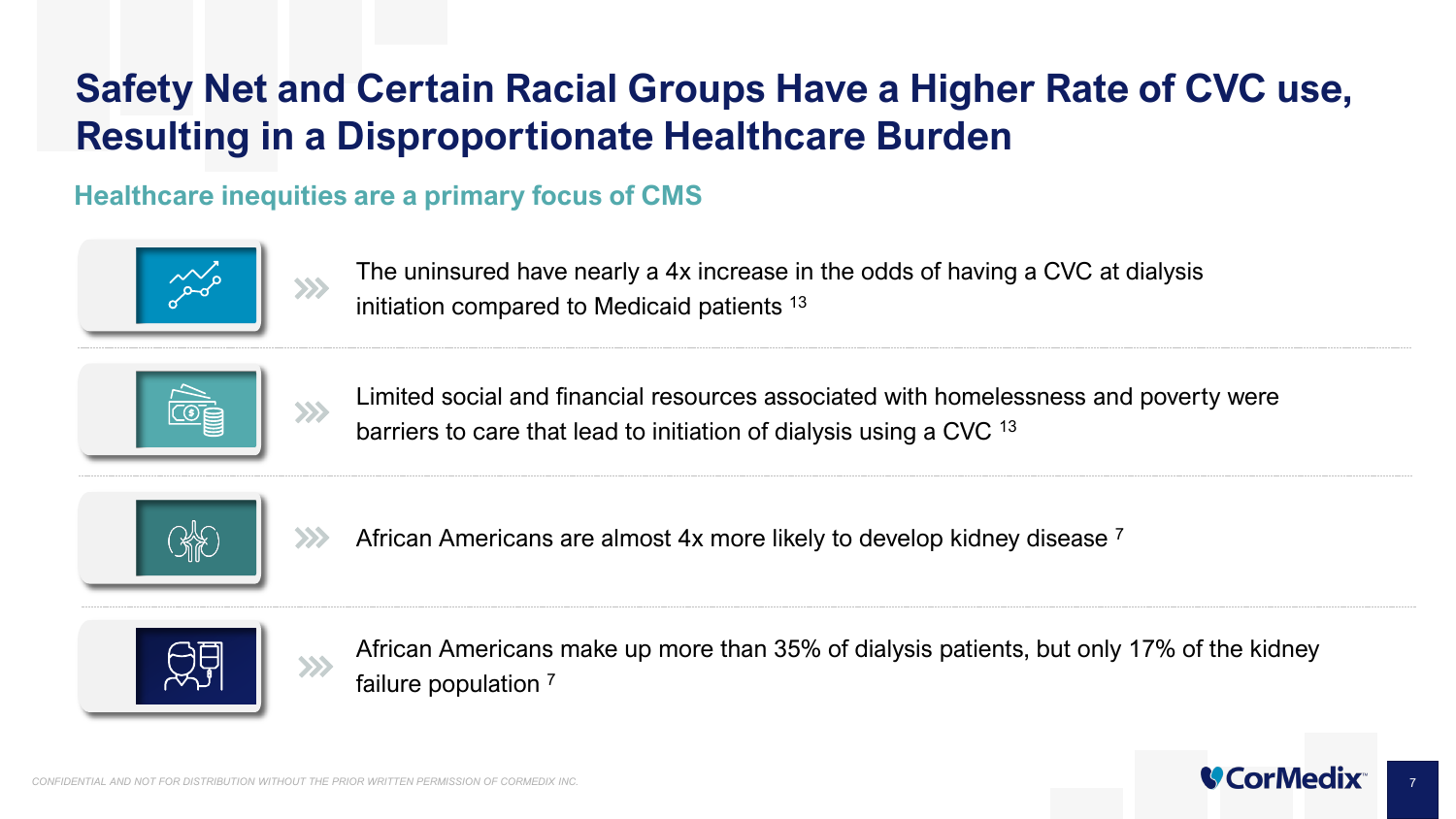## **Phase 3 LOCK-IT-100 – Compelling Clinical Profile 3**

 $*F$ vent

**Objective** to demonstrate the efficacy and safety of DefenCath as a catheter lock solution for the prevention of CRBSI and the incidence of treatment-emergent adverse events compared to heparin standard of care

**Primary endpoint met (time to occurrence of CRBSI) –** highly statistically significant efficacy ( $p = 0.0006$ )

**Secondary safety endpoints met** - no statistically significant differences between DefenCath (D) & Heparin (H) control arm for loss of catheter patency and catheter removal

#### **Study Design:**

- Phase 3, multicenter, double-blind, randomized (1:1), active control (h
- Event-driven: 56 CRBSI events required to complete the study; 28 CR Interim Analysis met pre-specified efficacy endpoint without safety co Safety Monitoring Board recommended early termination
- Statistical power based on 55% reduction of risk of CRBSI relative to the
- Study conducted in outpatient clinics in a patient population representative of the current demographic of HD patients in terms of race and ethnicity

|                                                            | <b>Interim Analysis</b>     | <b>Full Study</b>           |  |
|------------------------------------------------------------|-----------------------------|-----------------------------|--|
| Total CRBSIs (D / H)                                       | 28 (6 D / 22 H)             | 41 (9 D / 32 H)             |  |
| <b>Total Subjects</b>                                      | 653                         | 795                         |  |
| <b>Reduction in Risk of CRBSIs</b>                         | 72%                         | 71%                         |  |
| DefenCath (heparin control)<br>Event Rates*                | 0.136(0.491)                | 0.133(0.465)                |  |
| p-value                                                    | 0.0034                      | 0.0006                      |  |
| *Event Rate is per 1,000 Catheter-Days                     | 0.6<br>$-72%$<br>0.5<br>0.4 | 0.6<br>$-71%$<br>0.5<br>0.4 |  |
| rol (heparin)<br>8 CRBSI events at<br>ty concerns and Data | 0.3<br>0.2<br>0.1<br>0      | 0.3<br>0.2<br>0.1<br>0      |  |
| e to the control arm                                       | Defencath<br>Control        | Defencath<br>Control        |  |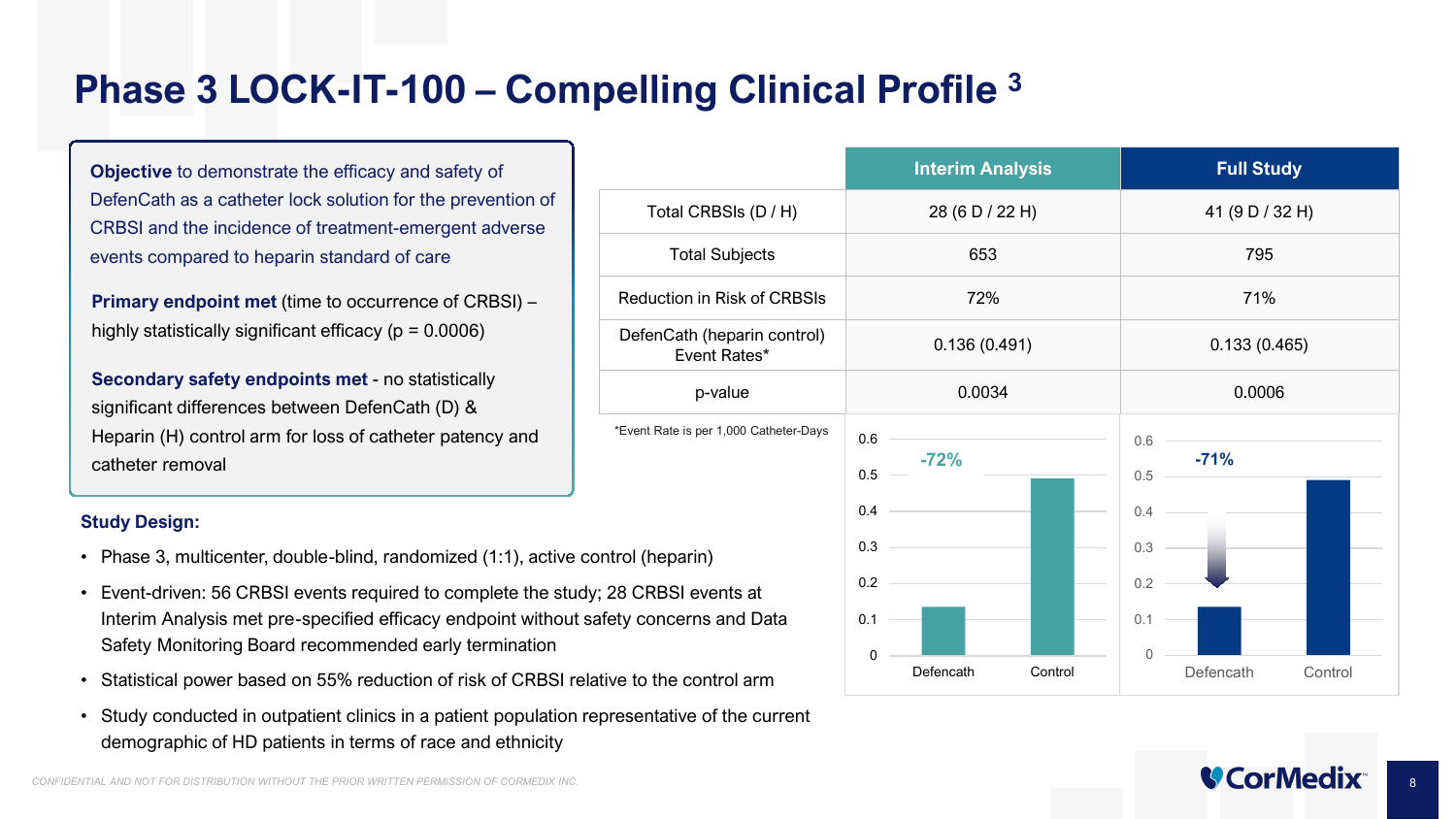## **Large Addressable Market Opportunity in Hemodialysis**

### **(Inpatient + Outpatient)**



NTAP (New Technology Add-On Payment) is an additional payment for drugs that exceed a DRG payment amount by at least one standard deviation

**CMS has favorably reviewed company's NTAP application and advised that DefenCath is eligible without submitting a new application, provided final NDA approval occurs before July 1, 2023**

TDAPA is an add-on payment to the current bundled rate for certain new ESRD drugs

TDAPA is a 2 year transitional payment after which the cost of therapy is included in the revised bundle payment amount

CorMedix is partnering with key stakeholders to present evidence to CMS that DefenCath is not a renal dialysis service, including FDA label, clinical studies, MOA and FDA designation, and therefore should not be included in the ESRD bundle

Company believes that DefenCath should be separately reimbursed with a unique J

**Separate reimbursement would yield higher utilization in LDOs with longer-term sustainable value**

9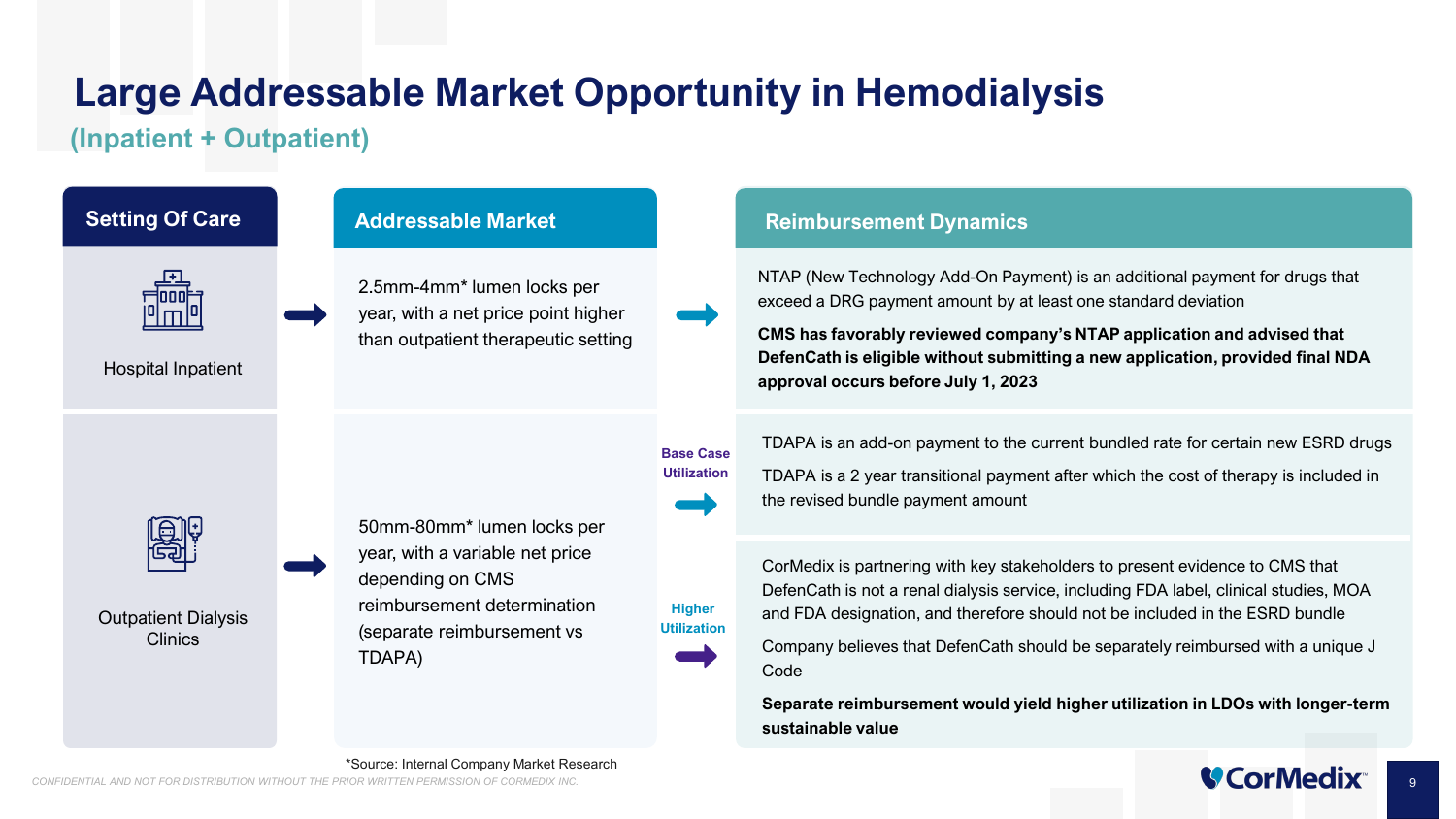## **NTAP, TDAPA & Separate Reimbursement**

#### **HOSPITAL INPATIENT**

**NTAP 9** New Technology Add-on Payment

**DefenCath** application for NTAP has been reviewed favorably by CMS

**What is it?** Additional payment for drugs that exceed a DRG payment amount by at least one standard deviation

Lasts for 2-3 years, then the DRG is typically expanded to absorb the cost of drug utilization based on data

**To qualify for an NTAP payment a product must satisfy 3 criteria:** (1) Must be "New" (2) Must have shown substantial clinical improvement (3) Must be Priced accordingly – one standard deviation above the median DRG payment

#### **OUTPATIENT DIALYSIS CLINICS**

**TDAPA 10** Transitional Drug Add-on Payment

**DefenCath** application for TDAPA can be submitted to CMS only following final FDA approval of the NDA

**What is it?** An add-on payment to the current bundled rate for certain new ESRD drugs

Payment is for 2 years at a payment rate is ASP+ 0%

After TDAPA, most drugs transition into the bundled payment with base rate to be determined by CMS based upon utilization

To qualify you must be a new renal dialysis drug or biological product used to treat or manage a condition for which there is either a current ESRD PPS functional category or a new one needs created

### **SEPARATELY REIMBURSABLE**

Unique J Code (HCPCS Code)

CorMedix is partnering with key stakeholders to present evidence to CMS that DefenCath is not a renal dialysis service, including FDA label, clinical studies, MOA and FDA designation, and therefore should not be included in the ESRD bundle

DefenCath application for a J Code can be submitted to CMS only following final FDA approval of the NDA

What does separate reimbursement mean?

LDO's would be reimbursed for product utilization at ASP + 4-6% (varies)

10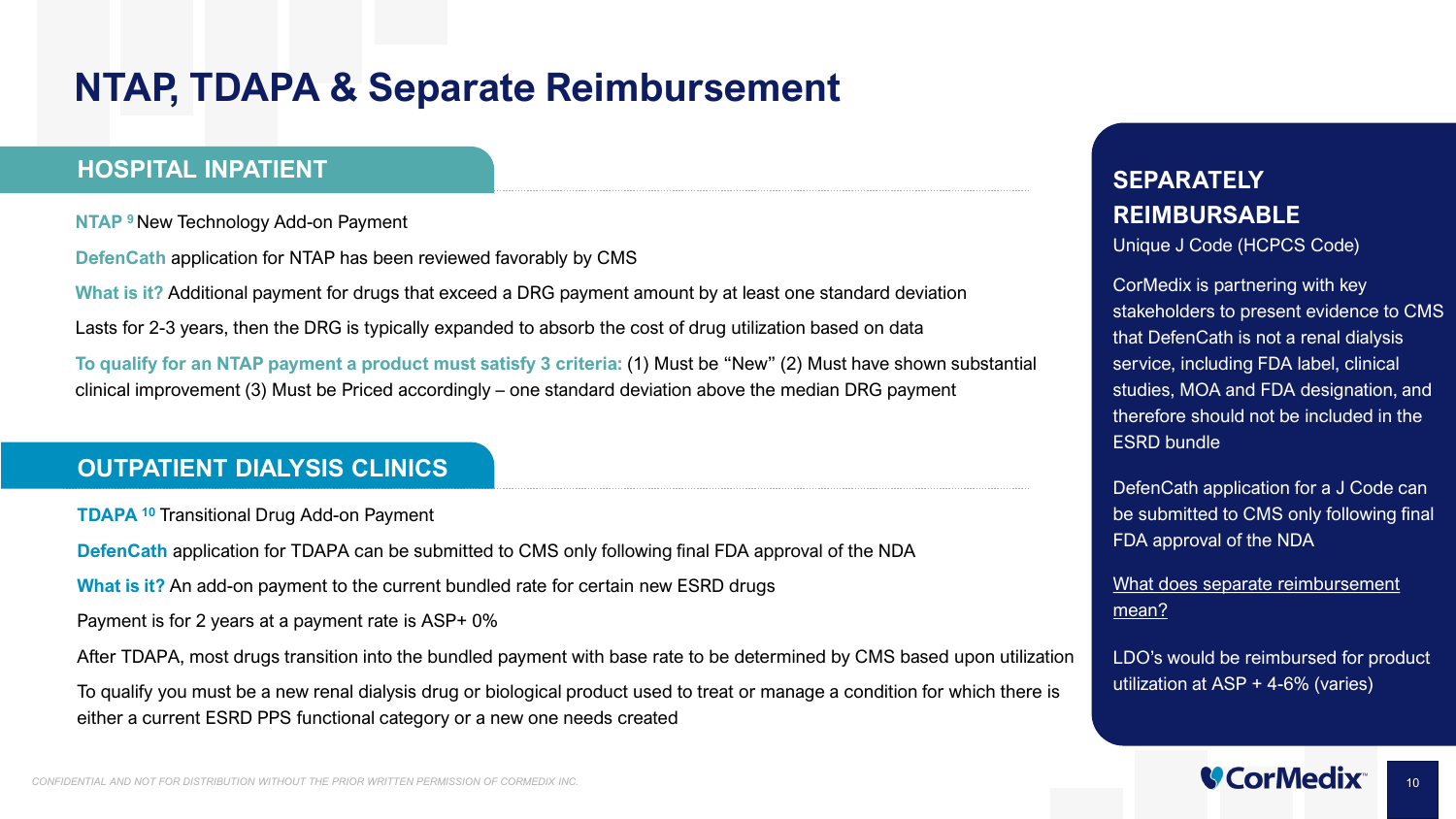## **Commercial Execution Focus**

#### **Hospital (Inpatient)**



#### **A commercial organization of ~30 can provide adequate coverage for launch**

- ~6,100 hospitals in the US, per AHA statistics
- ~1,300 hospitals have more than 200 beds

70% of all hospitals are part of a hospital system, many of which centralizes decision and standardize protocols.

CorMedix is actively reviewing options for a hybrid internal/external outsourced approach to prepare for launch in the Hospital market

#### **Dialysis Facility (Outpatient)**

#### **A highly focused internal team of ~12 can provide adequate coverage for launch:**

There are  $\sim$ 7,600 dialysis facilities,  $\sim$ 10,000 nephrologists

2,500 to 3,000 dialysis facilities provide  $\sim$  70% of the opportunity

5 large dialysis organizations\* account for >85% of the dialysis patients; central decision making

Top 15 states account for  $\sim$  70% of the patients

CorMedix has been laying the groundwork and building a highly experienced internal team to focus on the outpatient dialysis setting

**Hospital size, standardization at system level, along with dialysis facility concentration and corporate owners allows for efficient deployment of resources (sales reps, medical affairs and market access)**

\* In US, the largest dialysis providers include DaVita, Fresenius, US Renal Care, Dialysis Clinic Inc., and American Renal Associates.

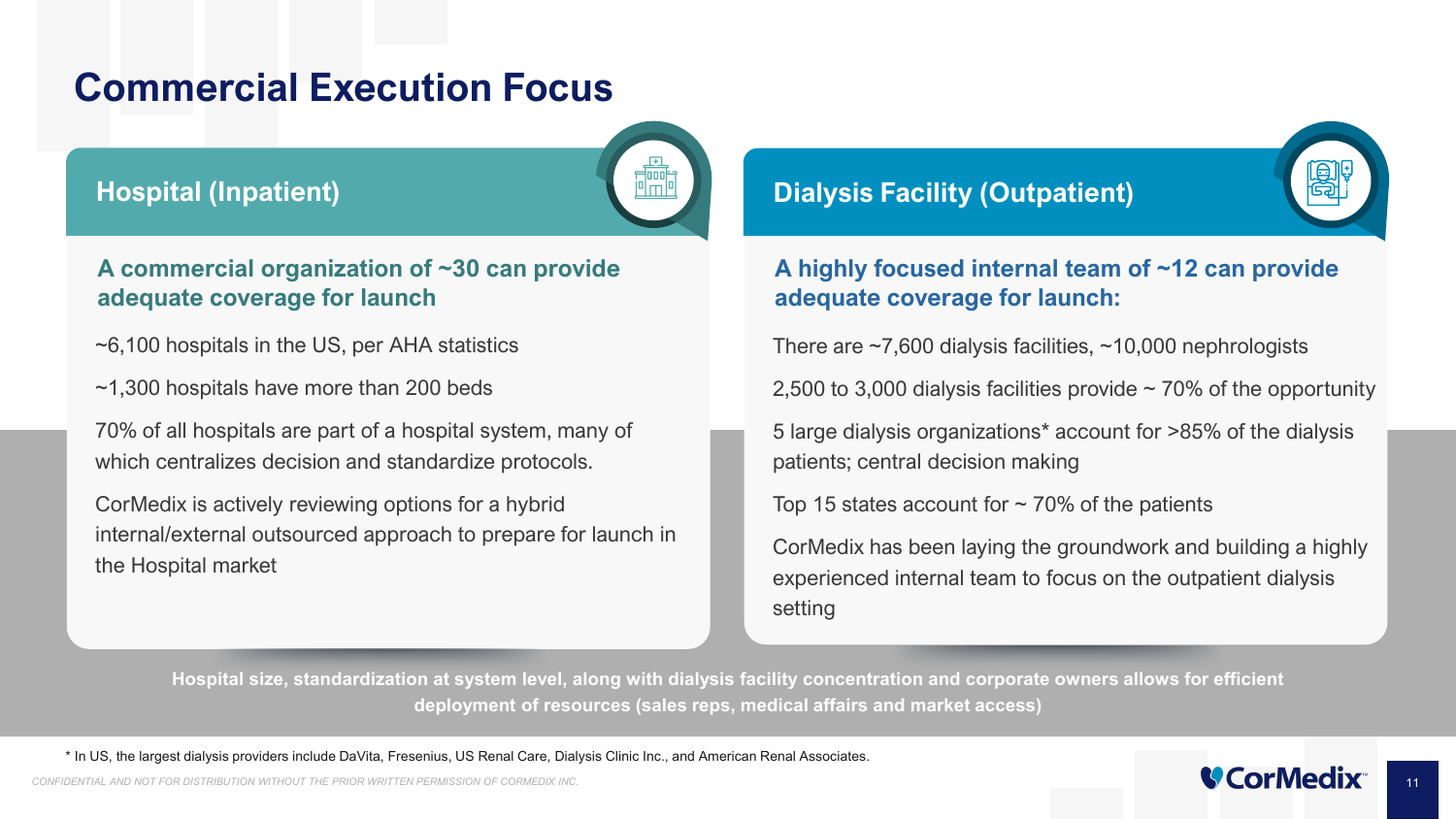## **DefenCath Regulatory Status & Timeline**

- DefenCath granted Fast Track designation by FDA recognizing potential to address unmet medical need, as well as QIDP (Qualified Infectious Disease Product), which provides an additional 5 years of market exclusivity
- DefenCath NDA granted rolling submission of NDA by FDA and accepted for filing in 2020 based on data from LOCK-IT-100 as substantial evidence of safety and effectiveness
	- Priority review of the NDA was granted; February 28, 2021 PDUFA date
- Requested NDA approval pursuant to Limited Population Pathway for Antibacterial and Antifungal Drugs (21<sup>st</sup> Century Cures Act), if needed to provide FDA with additional flexibility for NDA approval based on the single study of LOCK-IT-100
- Received a Complete Response Letter (CRL) from FDA that indicated the need to (1) resolve deficiencies at third-party manufacturing facility, where a preapproval inspection could not be conducted due to the pandemic and (2) conduct a manual extraction study in the laboratory to confirm labeled volume in DefenCath vials
	- Draft labeling for reduction of CRBSI in patients with kidney failure receiving chronic hemodialysis via CVC pursuant to LPAD
- CorMedix and Contract Manufacturing Facility (CMO) met with FDA in April 2021 to align on protocol for manual extraction study and discuss resolution of deficiencies identified at third-party manufacturing facility
	- CorMedix successfully completed the agreed upon protocol for the manual extraction study
	- FDA concluded that additional process qualification was needed with subsequent validation to address the deficiencies at CMO identified by FDA in its communications with the CMO
- **CorMedix resubmitted the DefenCath NDA in February 2022, was accepted as a complete Class 2 response with a six-month review cycle and given a PDUFA Goal Date in Q3 2022**
- **FDA has advised our CMO it will conduct a pre-approval inspection in mid-summer 2022 ahead of our PDUFA goal date**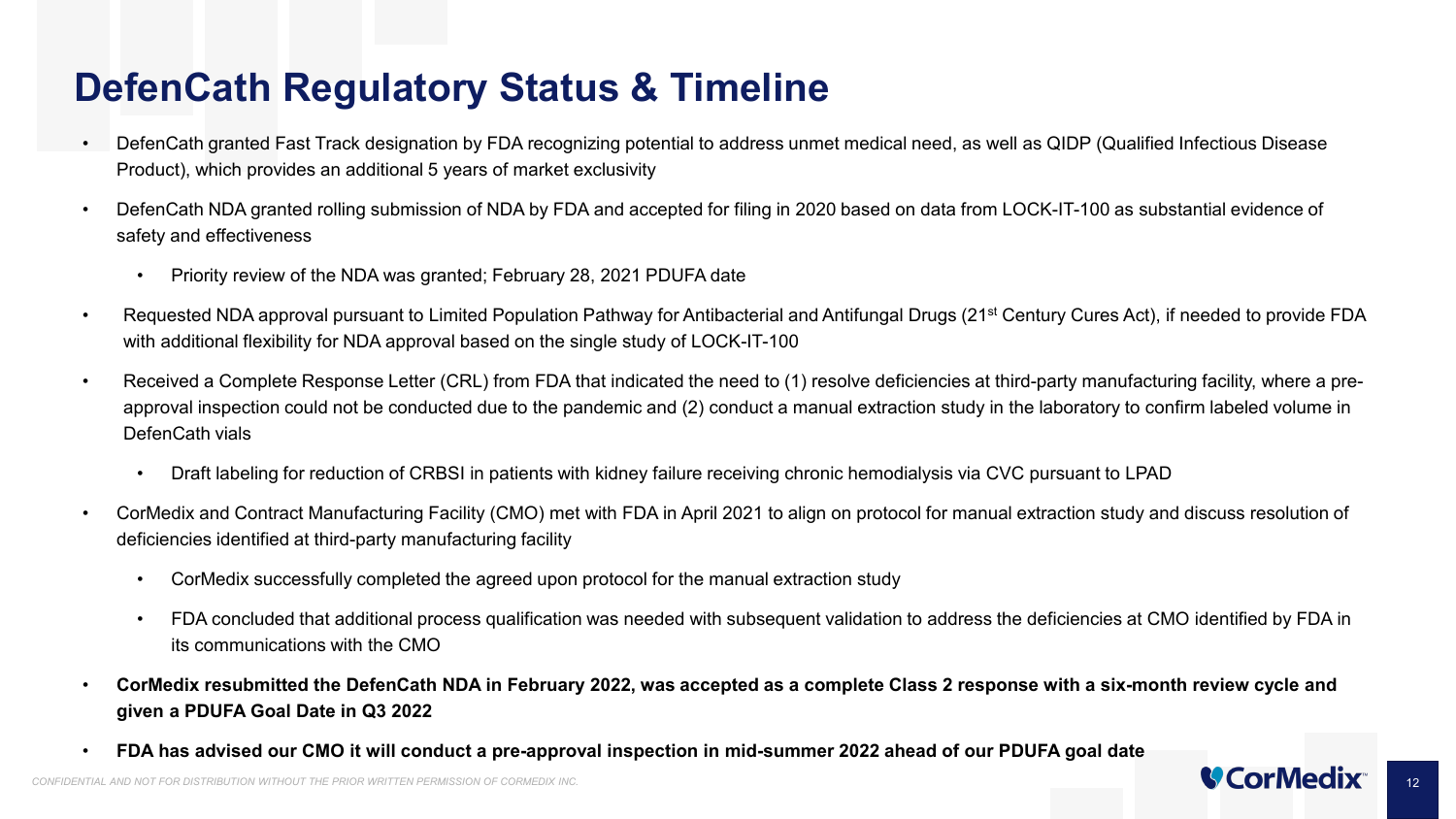## **Financial Highlights**

#### **Key Statistics**

#### **Balance Sheet**

| Exchange   | <b>NASDAQ Global Market</b>                      | Cash and short-term investments* | \$61.7 million** |
|------------|--------------------------------------------------|----------------------------------|------------------|
|            | Common Stock 39.1 million shares as of 5/10/2022 | Debt                             | <b>None</b>      |
| Market cap | $\sim$ \$125 million                             |                                  |                  |

\* Excluding restricted cash

\*\* as of 3/31/2022

13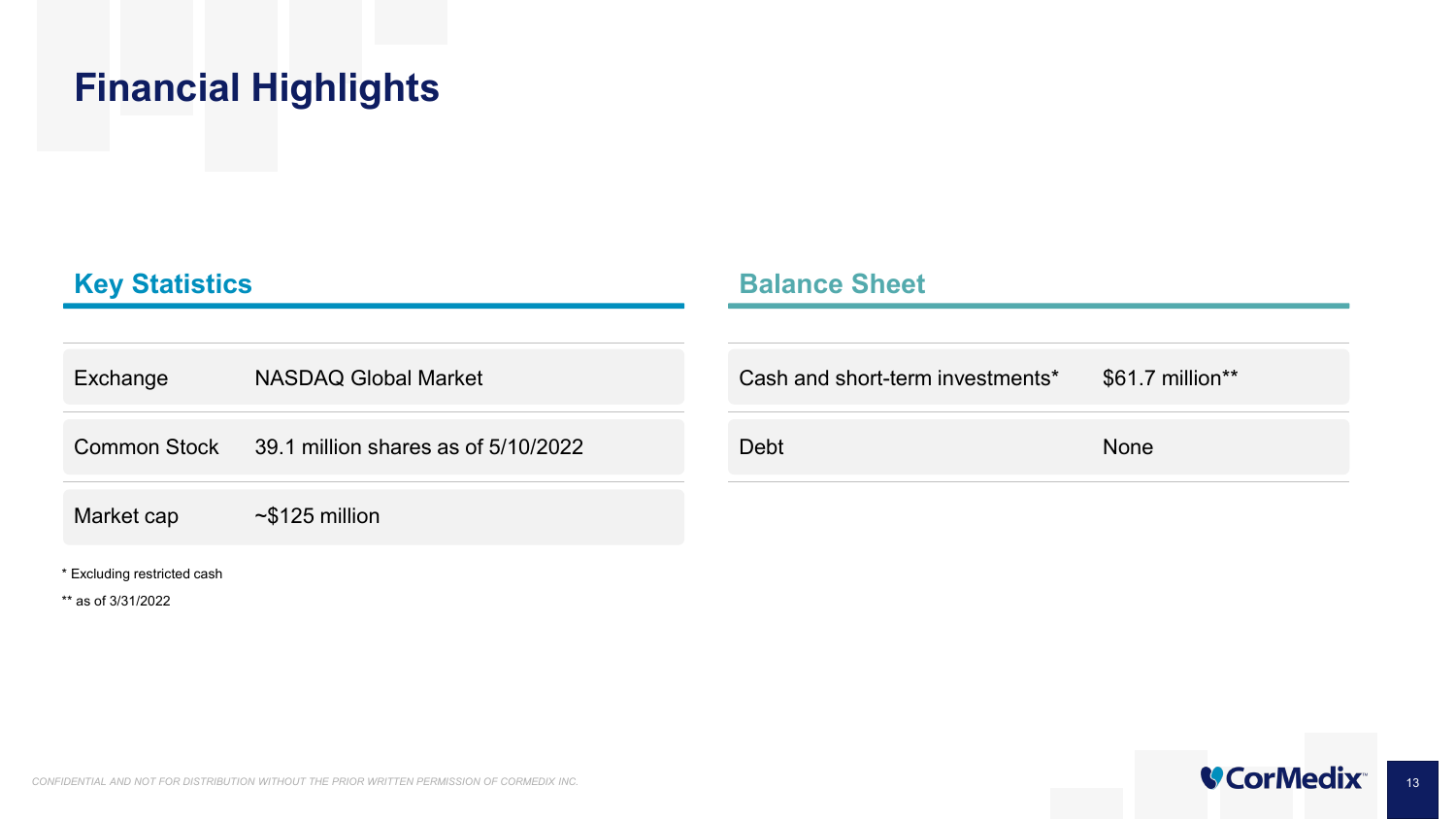## **CorMedix Key Investment Highlights**

| <b>DefenCath is a novel product</b><br>addressing a significant unmet<br>medical need | ~80% of patients starting HD will have a CVC inserted for vascular access<br>\$2.3 billion spent annually on CRBSI |
|---------------------------------------------------------------------------------------|--------------------------------------------------------------------------------------------------------------------|
| <b>Compelling Efficacy and</b><br><b>Safety Profile</b>                               | 71% reduction in risk of CRBSI<br>Highly statistically significant efficacy versus standard of care                |
| <b>Significant market</b><br>opportunities                                            | Inpatient and outpatient HD<br>$\bullet$<br>Expansion areas in other CVC populations<br>$\bullet$                  |
| <b>Long-lived exclusivity</b>                                                         | Anticipate up to 10.5 years of exclusivity, following approval                                                     |
| <b>Multiple near-term milestones</b>                                                  | 3Q PDUFA goal date, reimbursement, commercial launch<br>$\bullet$                                                  |